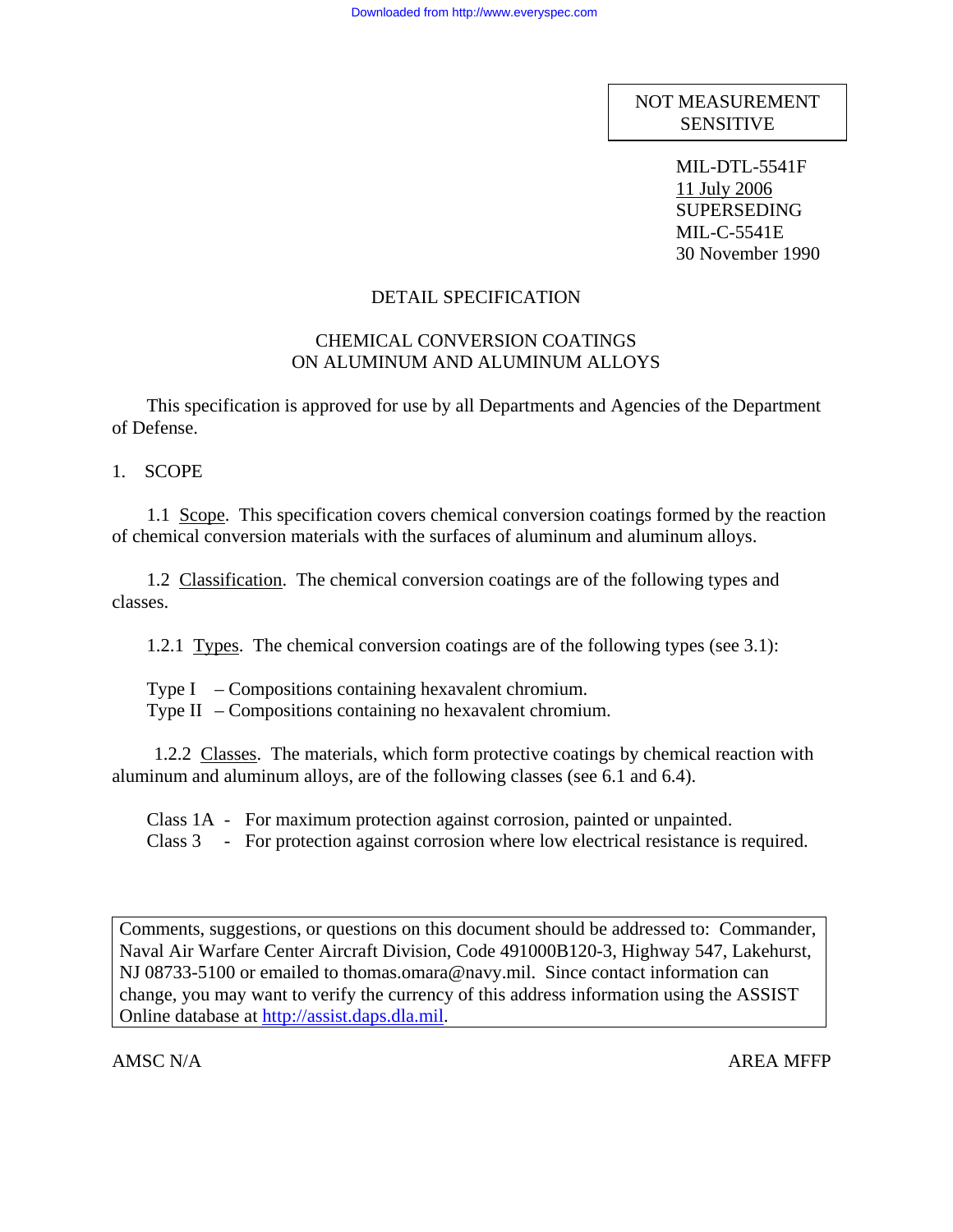# 2. APPLICABLE DOCUMENTS

 2.1 General. The documents listed in this section are specified in sections 3 or 4 of this specification. This section does not include documents cited in other sections of this specification or recommended for additional information or as examples. While every effort has been made to ensure the completeness of this list, document users are cautioned that they must meet all specified requirements of documents cited in sections 3 or 4 of this specification, whether or not they are listed.

### 2.2 Government documents.

 2.2.1 Specifications and standards. The following specifications and standards form a part of this document to the extent specified herein. Unless otherwise specified, the issues of these documents are those cited in the solicitation or contract.

# FEDERAL STANDARDS

| $FED-STD-141$ - | Paint, Varnish, Lacquer and Related Materials: Methods of |  |
|-----------------|-----------------------------------------------------------|--|
|                 | Inspection, Sampling and Testing                          |  |

# DEPARTMENT OF DEFENSE SPECIFICATIONS

| MIL-PRF-23377 | $\sim$ 100 $\mu$ | Primer Coatings: Epoxy, High-Solids                           |
|---------------|------------------|---------------------------------------------------------------|
| MIL-DTL-81706 | $\sim$ 100 $\mu$ | <b>Chemical Conversion Materials for Coating Aluminum and</b> |
|               |                  | <b>Aluminum Alloys</b>                                        |
| MIL-PRF-85582 |                  | Primer Coatings: Epoxy, Waterborne                            |

 (Copies of these documents are available online at<http://assist.daps.dla.mil/quicksearch>or [http://assist.daps.dla.mil](http://assist.daps.dla.mil/) or from the Standardization Document Order Desk, 700 Robbins Avenue, Building 4D, Philadelphia, PA 19111-5094.)

2.3 Non-Government publications. The following documents form a part of this document to the extent specified herein. Unless otherwise specified, the issues of these documents are those cited in the solicitation or contract.

AMERICAN SOCIETY FOR TESTING AND MATERIALS (ASTM) INTERNATIONAL

| $ASTM-B117$ | Salt Spray (Fog) Apparatus, Operating. (DoD adopted) |
|-------------|------------------------------------------------------|
| ASTM-D3359  | Adhesion By Tape Test, Measuring. (DoD adopted)      |

 (Copies of these documents are available from ASTM International, 100 Barr Harbor Drive, West Conshohocken, PA 19428-2959 or [http://www.astm.org](http://www.astm.org/).).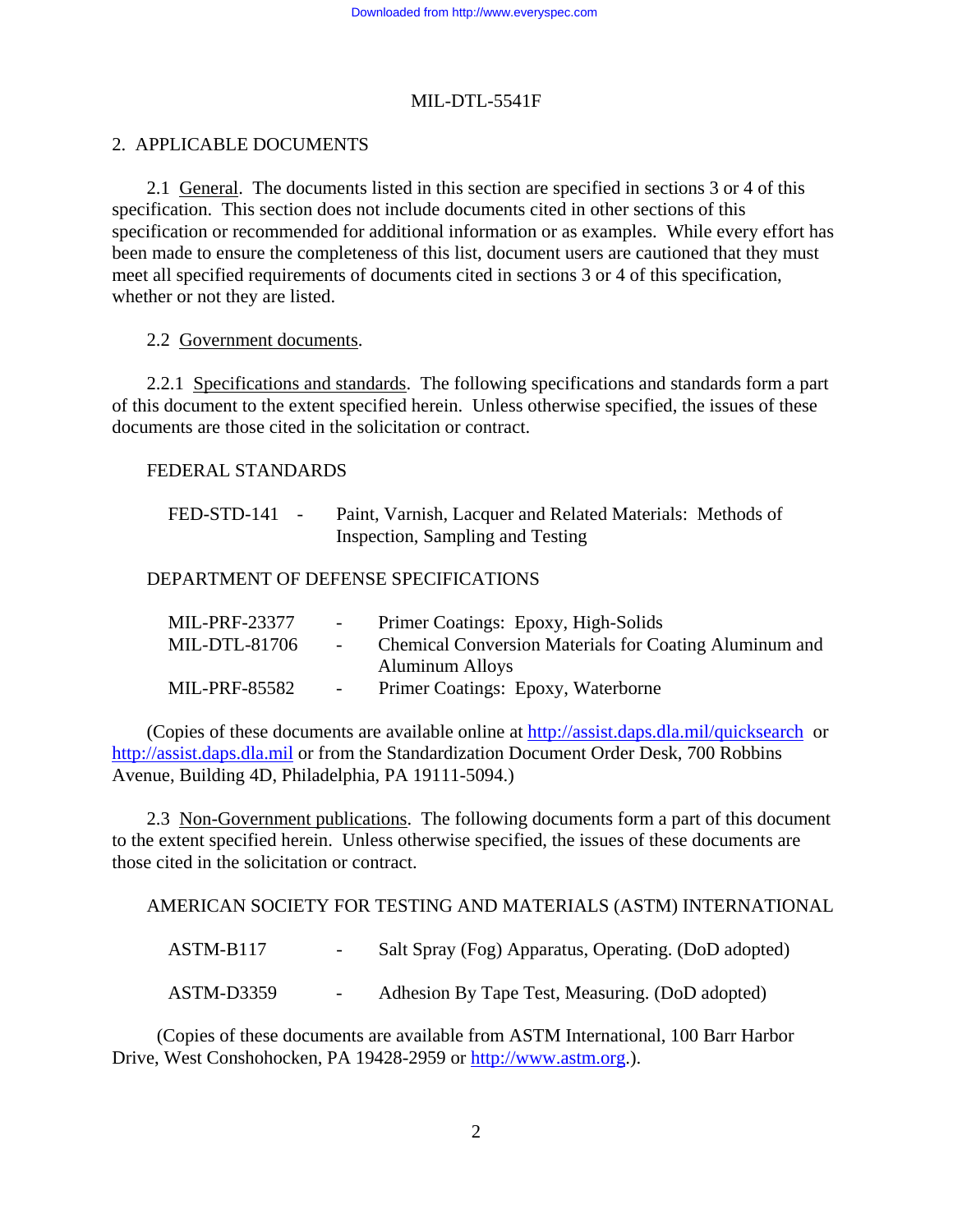# AMERICAN SOCIETY FOR QUALITY (ASQ)

# ASQ-Z1.4 - Procedures, Sampling and Tables for Inspection by Attributes

 (Copies of this document are available from American Society for Quality, 600 North Plankinton Ave., Milwaukee, WI 53203 or [http://www.asq.org](http://www.asq.org/).)

#### SOCIETY OF AUTOMOTIVE ENGINEERS (SAE) INTERNATIONAL

| SAE-AMS4027 | Aluminum Alloy, Sheet and Plate, 1.0Mg-0.60Si-0.28Cu-      |
|-------------|------------------------------------------------------------|
|             | 0.20Cr, (6061; -T6 Sheet, -T651 Plate) Solution and        |
|             | Precipitation Heat Treated. (DoD adopted)                  |
| SAE-AMS4037 | Aluminum Alloy, Sheet and Plate, 4.4Cu-1.5Mg-0.60Mn,       |
|             | (2024; -T3 Flat Sheet; -T351 Plate) Solution Heat Treated. |
|             | (DoD adopted)                                              |

 (Copies of these documents are available from SAE International, 400 Commonwealth Drive, Warrendale, PA 15096-0001 or [http://www.sae.org.](http://www.sae.org/))

 2.4 Order of precedence. In the event of a conflict between the text of this document and the references cited herein, the text of this document takes precedence. Nothing in this document, however, supersedes applicable laws and regulations unless a specific exemption has been obtained.

#### 3. REQUIREMENTS

 3.1 Materials. If no material type is specified type I shall be used. Unless otherwise specified in the contract or order, substitutions of either type I for type II, or type II for type I coatings are not permitted. The materials used to produce a chemical conversion coating shall be approved for the selected type, class, form, and application method in accordance with the qualification requirements of MIL-DTL-81706 and shall have been accepted for listing on the applicable qualified products list (see 6.5). Replenishing chemicals, such as fluorides, added to a bath to maintain its efficiency, shall not degrade the performance of the coating being applied.

 3.2 Cleaning. Prior to coating, the base metal shall be mechanically or chemically cleaned such that a water break-free surface is obtained after rinsing (see 6.6). Abrasives containing iron such as steel wool, iron oxide, rouge, or steel wire are prohibited for all cleaning operations. Treated parts that have become soiled shall be cleaned with materials that will remove the soil without damaging the base metal, the part, or the conversion coating. If the coating is damaged, the damaged area shall be recleaned and recoated or the part shall be rejected.

3.3 Application. Unless an application method is specified in the contract or order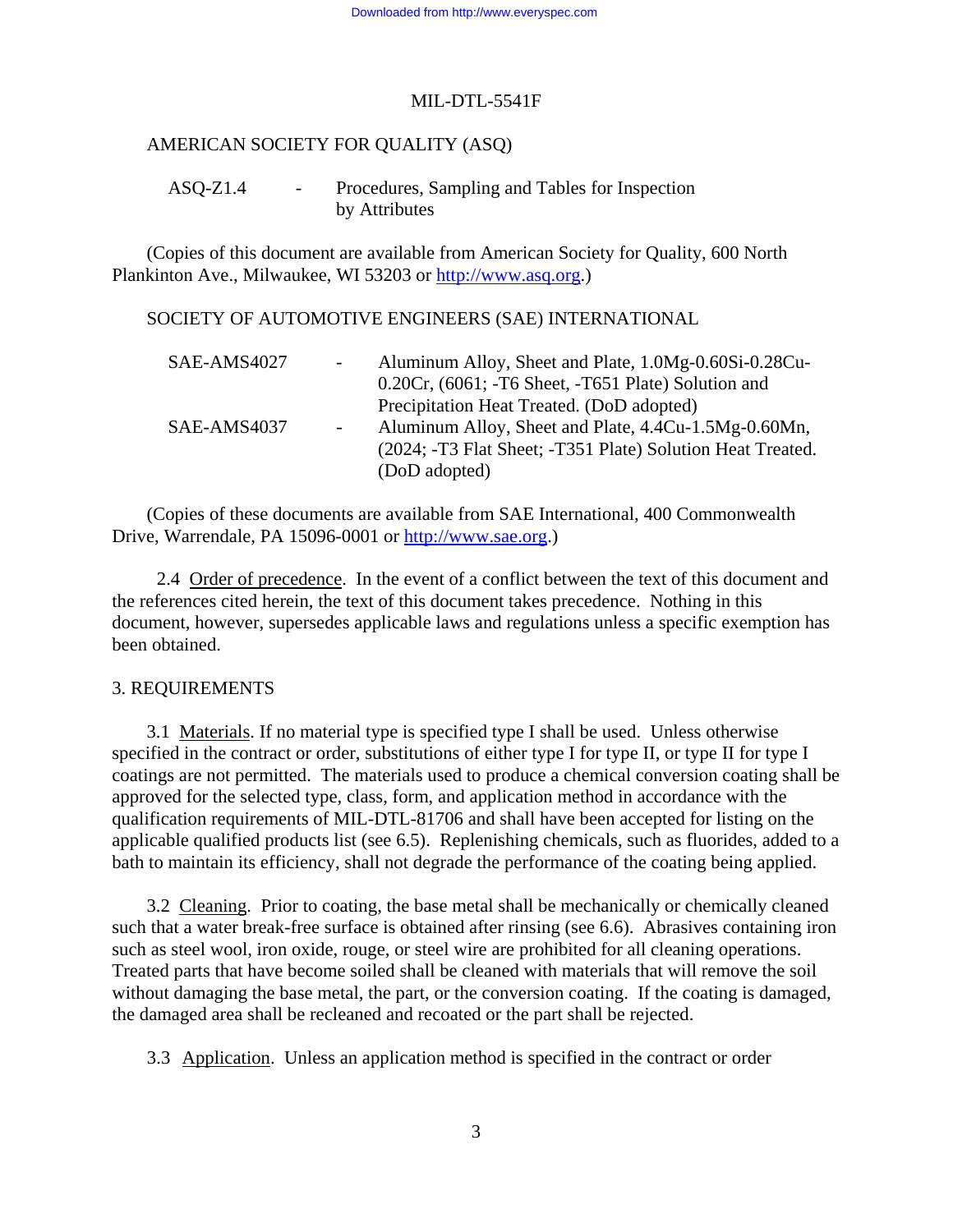(see 6.4), the chemical conversion coating shall be applied nonelectrolytically by spray, brush, or immersion after all heat treatments and mechanical operations such as forming, perforating, machining, brazing, and welding have been completed (see 6.11 and 6.14). Assemblies containing nonaluminum parts that may be attacked, embrittled, or damaged in any way by the conversion coating process shall not be coated as assemblies unless the nonaluminum parts are masked.

 3.4 Touch-up. If specified in the contract or order, mechanically damaged areas from which the coating has been removed shall be touched up or rejected. The damaged areas shall be touched up with MIL-DTL-81706 material approved on QPL-81706 for the applicable type, class, form, and method. The area to be touched up shall be not greater than 5 percent of the total item surface area (see 6.4 and 6.17).

 3.5 Appearance. The chemical conversion coating shall be continuous in appearance and visibly discernible in daylight. It shall be free from areas of powdery or loose coating, voids, scratches, flaws, and other defects or damages which reduce the serviceability of parts or are detrimental to the protective value and paint bonding characteristics. The size and number of contact marks shall be minimal, consistent with good practice. If specified in the contract or order, contact marks shall be touched up with MIL-DTL-81706 material approved on QPL-81706 for the applicable type, class, form, and method to prevent localized corrosion (see 6.4 and 6.8).

# 3.6 Performance characteristics.

 3.6.1 Corrosion resistance. At the end of 168 hours of exposure to the 5 percent salt spray test specified in 4.4.1, test specimens (see 4.2.2) treated with the applicable class of coating shall meet the following corrosion resistance requirements (see 6.14):

a. No more than 5 isolated spots or pits (see 6.9), none larger than 0.031 inch in diameter, per test specimen. Areas within 0.25 inch from the edges, identification markings, and holding points during processing or salt spray exposure shall be excluded. Loss of color shall not be cause for rejection.

b. No more than 15 isolated spots or pits, none larger than 0.031 inch in diameter, on the combined surface area of all five test specimens, subjected to the salt spray test.

 3.6.2 Paint adhesion (wet tape). When the production paint system (6.13) or the paint system specified in 4.2.2.1.1 is applied to the applicable test specimens (see 4.2.2), no intercoat separation shall occur between the paint system and the conversion coating, or between the conversion coating and the base metal, when tested in accordance with 4.4.2 (an adhesion rating of 4A or better according to ASTM-D3359 Procedure A) (see 6.12). If the conversion coated parts do not require painting for end use, the paint adhesion test may be omitted if specifically authorized by the acquisition activity (see 6.4).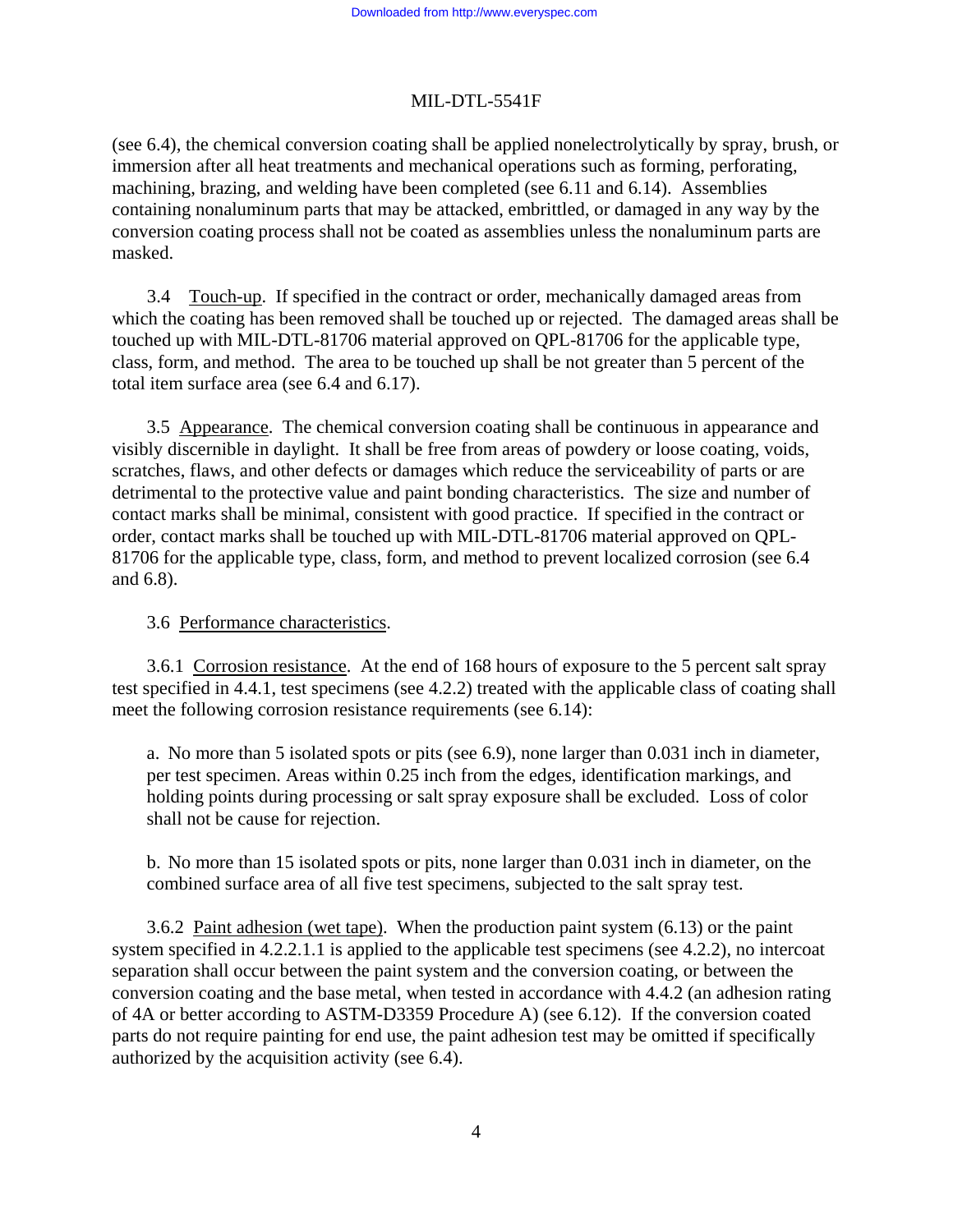3.7 Electrical contact resistance of class 3 coatings. Electrical contact resistance testing shall be as specified in the contract or order (see 6.4). The test method, frequency of testing, and required resistance values shall be specified by the acquisition activity to meet the needs of a particular application (see 6.1.2.1).

 3.8 Chemical analysis of the conversion solution. Chemical analysis of the conversion solution shall consist of concentration, pH, and temperature evaluations to determine that the bath is within the ranges specified by the chemical manufacturer (see 6.11).

 3.9 Workmanship. The chemical conversion coatings covered by this specification shall be produced by treatments and processes that produce coated components as specified in this specification.

# 4. VERIFICATION

 4.1 Classification of inspections. The inspection requirements specified herein are classified as follows:

- a. Process control inspection (see 4.2).
- b. Conformance inspection (see 4.3).
- 4.2 Process control inspection.

 4.2.1 Process control tests and solution analysis. Test specimens shall be tested in accordance with table I and 4.2.1.1. In addition to the tests in table I, solution analysis shall be performed on all the processing solutions in the chemical conversion line (see 3.8) to verify that the chemical concentrations are within ranges established for optimum performance (see 6.11 and 6.14). Process control tests are conducted to determine compliance of the chemical conversion coatings with the requirements of this specification and are acceptable as evidence of the properties being obtained with the equipment and procedures employed.

| <b>Tests</b> | Class | Number of      | Test              | Requirement | Test      |
|--------------|-------|----------------|-------------------|-------------|-----------|
|              |       | test           | specimen          | paragraph   | paragraph |
|              |       | specimens      | preparation       |             |           |
|              |       |                | paragraph         |             |           |
| Corrosion    | 1A    | 5              | 4.2.2             | 3.6.1       | 4.4.1     |
| resistance   | 3     | 5              | 4.2.2             | 3.6.1       | 4.4.1     |
| Wet tape     | 1A    | $\overline{2}$ | $4.2.2 - 4.2.2.1$ | 3.6.2       | 4.4.2     |
| adhesion     | 3     | 2              | $4.2.2 - 4.2.2.1$ | 3.6.2       | 4.4.2     |
| Electrical   | 3     | 5              | 4.2.2             | 3.7         | 4.4.1     |
| contact      |       |                |                   |             |           |
| resistance   |       |                |                   |             |           |

| TABLE I. Process control tests. |  |
|---------------------------------|--|
|                                 |  |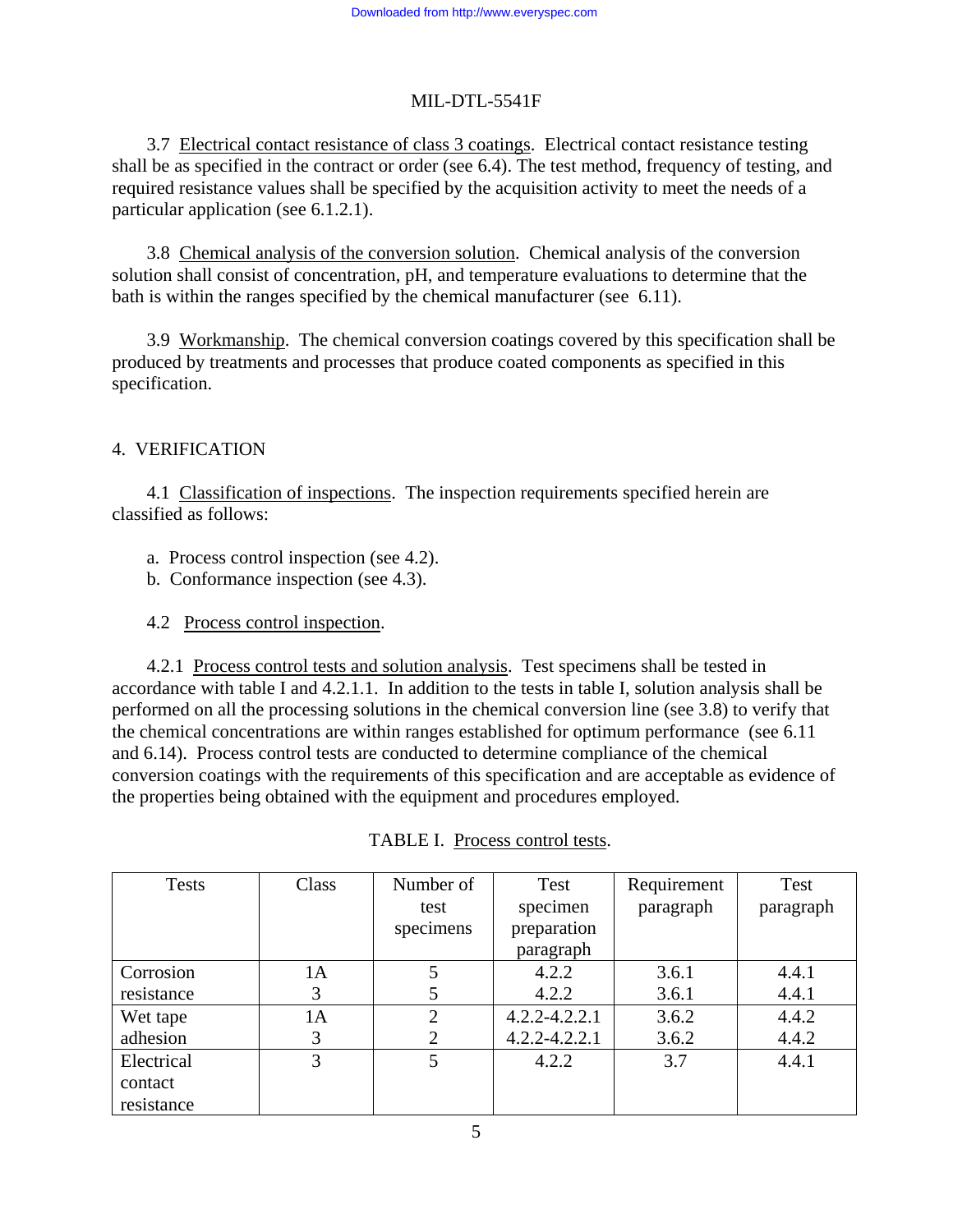4.2.1.1 Frequency of process control testing and solution analysis. Solution analysis shall at a minimum be performed once every week (see 6.15). The process control tests specified in table I shall at a minimum be conducted on a monthly basis. In addition, the interval between each monthly test shall not exceed 35 days. If production in accordance with this specification is not performed for 35 days or more, process control tests and solution analysis shall be conducted at the restart of production.

 4.2.2 Process control test specimens. Test specimens used for process control testing shall be 3 inches wide, 10 inches long, with a nominal thickness of not less than 0.020-inch. The test specimens shall be processed with the hardware during an actual production run, including all pre- and post-treatment processes such as cleaning and rinsing, except as specified below. Unless otherwise specified in the contract or order (see 6.4), either of the following alloy options for the process control test specimens shall be used:

Option 1 - A set of test specimens shall be used for each alloy and temper treated during the monthly process control period.

Option 2 - The test specimens shall be 2024-T3 aluminum alloy in accordance with SAE-AMS4037 for class 1A coatings and 6061-T6 aluminum alloy test specimens in accordance with SAE-AMS4027 for class 3 coatings. Aluminum alloy 2024-T3 test specimens may be used in lieu of 6061-T6 test specimens for testing class 3 coatings (see 6.10). When castings are being processed and the cleaning procedures used are detrimental to the wrought test specimens, the test specimens shall be cleaned in a proper manner (see 3.2) and the conversion coated with the castings. If the production parts are not 2024-T3 aluminum alloy and the etch or deoxidizer may be detrimental to the test specimens, the manufacturer's recommended cleaning practices shall be used.

 4.2.2.1 Preparation of paint adhesion specimens. Unless otherwise specified on the contract or order (see 6.4), the paint system to be used on the test specimens for adhesion testing (see 4.4.2 and 6.13) shall be the same system used for the production work (applied and cured in the same manner as the production work) or the paint system specified in 4.2.2.1.1.

 4.2.2.1.1 Epoxy primer coatings. Test specimens shall be furnished with one coat of a volatile organic compound (VOC) compliant epoxy-polymide primer conforming to MIL-PRF-23377 or MIL-PRF-85582. In either case, the primer shall be applied to a dry film thickness of 0.0006 to 0.0009 inch (0.6 to 0.9 mil) and dried in accordance with the applicable primer specification before testing in accordance with 4.4.2.

4.2.3 Failure. Failure to conform to any of the process control requirements specified in table I shall result in immediate cessation of production. The reason for failure shall be determined and corrected before production resumes. All traceable and retrievable work from the last acceptable process control test to the time when the failure was determined shall be rejected, unless the work under review can be demonstrated to meet the requirements of this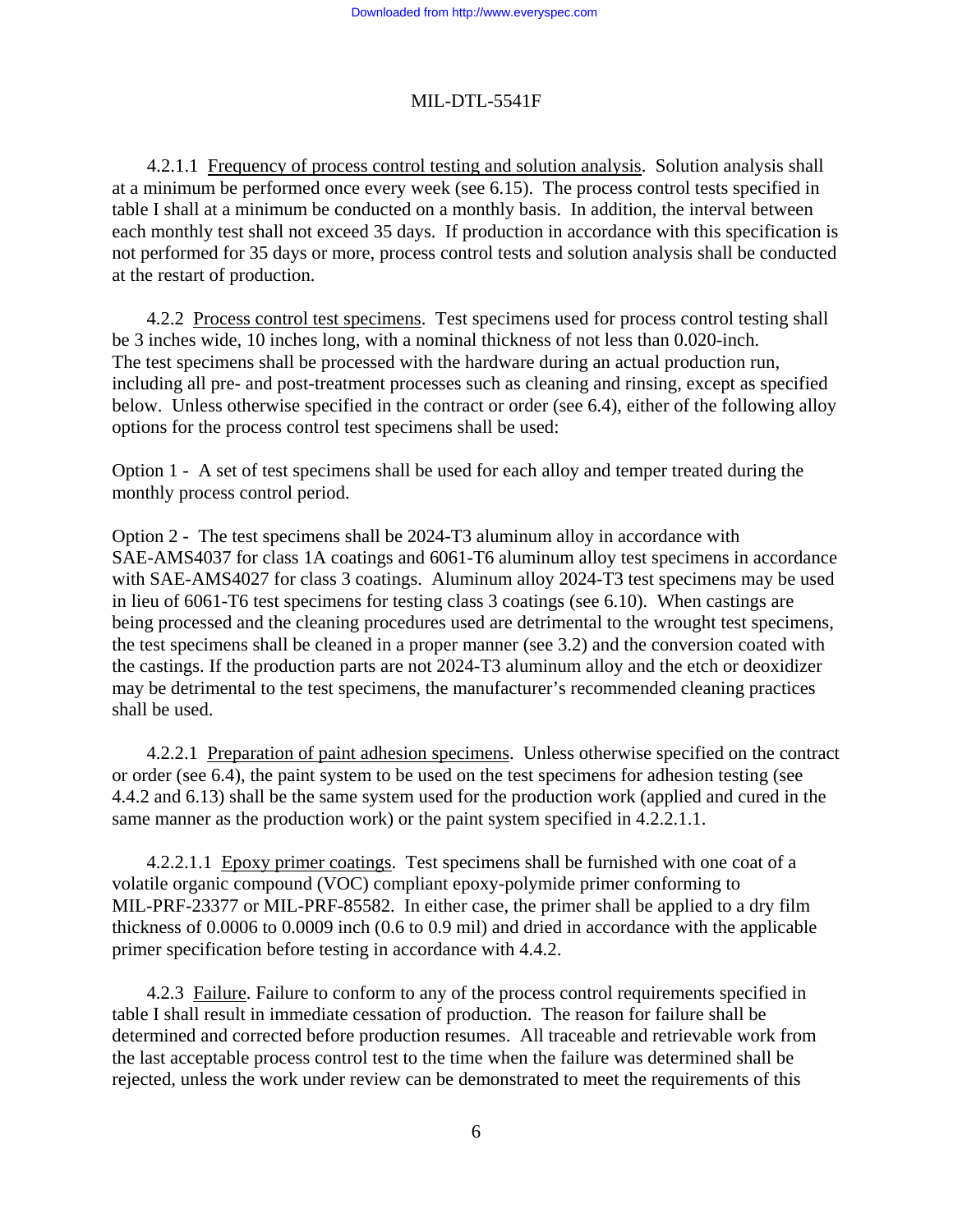specification. Unless otherwise specified, parts that have been painted or incorporated into an assembly shall not be considered retrievable.

# 4.3 Conformance inspection.

 4.3.1 Sampling. Samples for visual examinations shall be selected from each lot (see 4.3.2) of treated articles, items, parts, or components. Unless otherwise specified in the contract or order (see 6.4 and 6.18), the sampling plan and acceptance criteria shall be as specified in ASQ-Z1.4, inspection level II.

 4.3.2 Visual lot examination. Samples selected in accordance with 4.3.1 shall be visually inspected for compliance with 3.5 and 3.9. Each lot shall be inspected to ensure that the lot consists of all conversion coated items of the same type, class, form, and method, treated under the same process conditions, and submitted for acceptance at one time. Unless otherwise specified on the contract or order, the lot size shall not exceed the number of parts, articles, items, or components resulting from one day's production (see 6.4).

4.3.3 Failure. Failure to conform to 4.3.2 shall result in rejection of the represented lot.

4.4. Test methods.

 4.4.1 Corrosion resistance test. Five test specimens prepared in accordance with 4.2.2 shall be used for corrosion resistance testing. After the coating application, the test specimens shall be dried at 60 to 100  $\textdegree$ F (16 to 38  $\textdegree$ C) for 24 hours (see 6.14). The test specimens shall then be subjected to a 5 percent salt spray test in accordance with ASTM-B117 for 168 hours, except that the significant surface shall be inclined  $6 \pm 2$  degrees from the vertical. After exposure, test pieces shall be cleaned in running water not warmer than 100 ºF (38 ºC), blown with clean, dry unheated air, and visually examined for conformance to 3.6.1. The dry unheated air for type I shall be not warmer than 100  $\textdegree$ F (38  $\textdegree$ C) and for type II shall follow the manufacturer's recommended temperature ranges.

4.4.2 Wet tape adhesion test. Two test specimens prepared in accordance with 4.2.2 and 4.2.2.1 shall be tested for wet tape adhesion. The test shall be conducted in accordance with FED-STD-141, method 6301, to determine conformance to 3.6.2.

# 5. PACKAGING

5.1 Not applicable.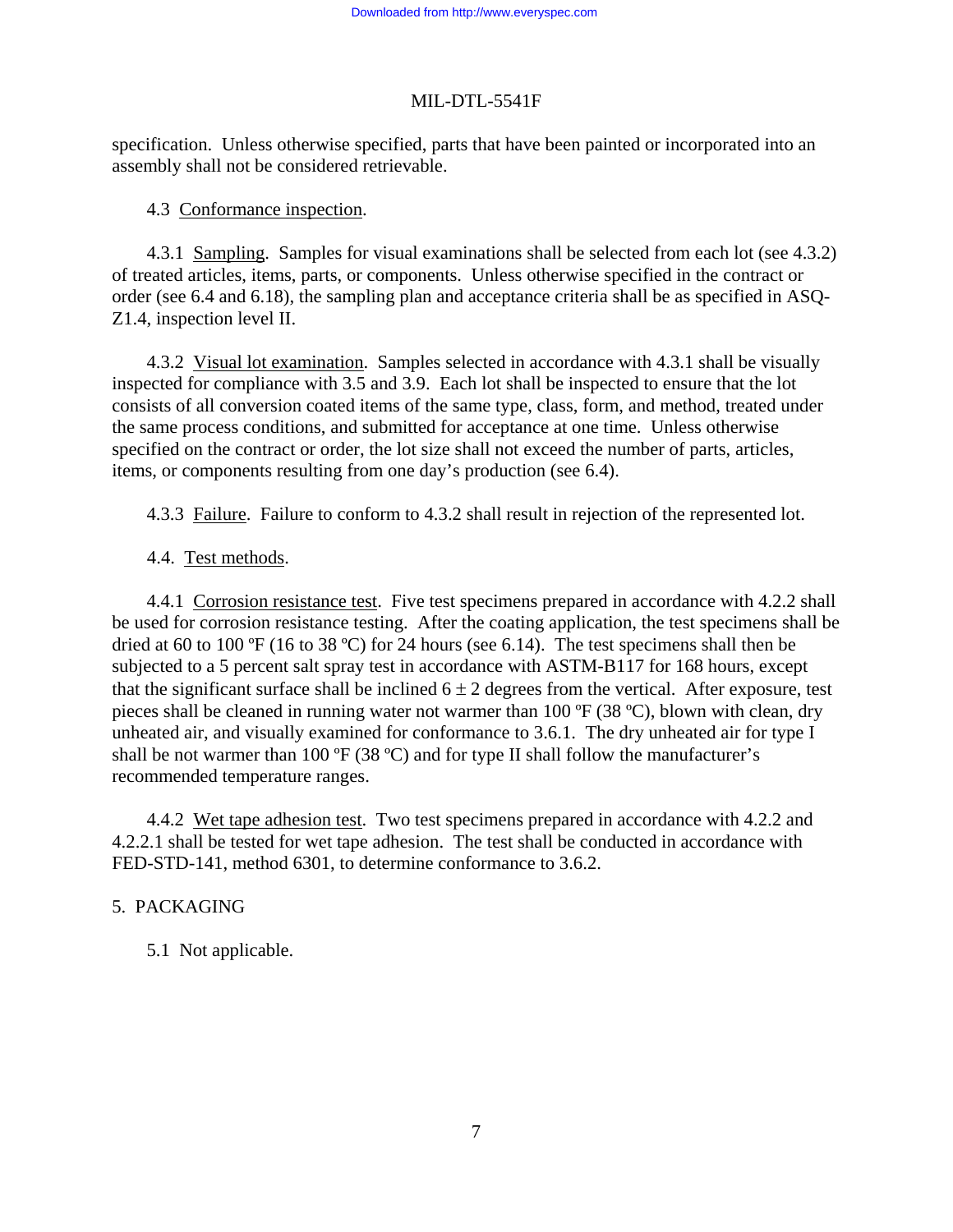# 6. NOTES

 (This section contains information of a general or explanatory nature that may be helpful, but is not mandatory.)

 6.1 Intended use. The conversion coatings covered by this specification are intended for use, throughout the Department of Defense, on aluminum and aluminum alloy substrates that are not anodized. They are used to repair anodized coatings on aluminum. They are designated as a post treatment to ion-vapor deposition (IVD) aluminum used on many military platforms as a cadmium alternative or galvanic corrosion inhibitor. Type I and II conversion coatings provide corrosion protection on unpainted items, as well as improve adhesion of paint finish systems on aluminum and aluminum alloys. The conversion coatings covered by this specification exceed commercially available products due to the nature of their use on aircraft.

 6.1.1 Class 1A. Class 1A chemical conversion coatings are intended to provide corrosion prevention on unpainted items as well as improve adhesion of paint finish systems on aluminum and aluminum alloys. Coatings of this type may be used, for example, on tanks, tubing, and component structures where paint finishes are not required for interior surfaces but are required for the exterior surfaces.

 6.1.2 Class 3. Class 3 chemical conversion coatings are intended for use as a corrosion preventive film for electrical and electronic applications where lower resistant contacts, relative to class 1A coatings, and anodic coatings in accordance with MIL-A-8625, are required (see 6.1.2.1). Coating thickness is varied by immersion time, and as a result, the same conversion material can be listed on QPL-81706 for both classes. Because class 3 coatings are thinner they are more susceptible to corrosion than class 1A coatings. If it is required to paint areas surrounding electrical contacts, class 3 coatings improve adhesion of paint systems on aluminum and aluminum alloys.

 6.1.2.1 Electrical resistance testing. When under a nominal electrode pressure of 200 psi, class 3 coatings are qualified under MIL-DTL-81706 to have a resistance not greater than 5,000 microhms per square inch as supplied and 10,000 microhms per square inch after 168 hours of salt spray exposure. In addition to the coating or coating thickness (see 6.1.2), other variables heavily influence resistance values when using the test method specified in MIL-DTL-81706 or other similar methods. The following two variables (see 6.1.2.1.1 and 6.1.2.1.2) may have a greater effect on electrical resistance values than the conversion coating thickness.

 6.1.2.1.1 Surface roughness of the specimen panel. Test specimens having rough surfaces will yield lower resistance values when subjected to a contact electrode pressure due to coating fracture. This reasoning can also be applied to the contact electrode.

 6.1.2.1.2 Flatness of the contact electrode. If an electrode with a given surface area is not flat, the actual contact area will be lower than the theoretical value. A smaller contact area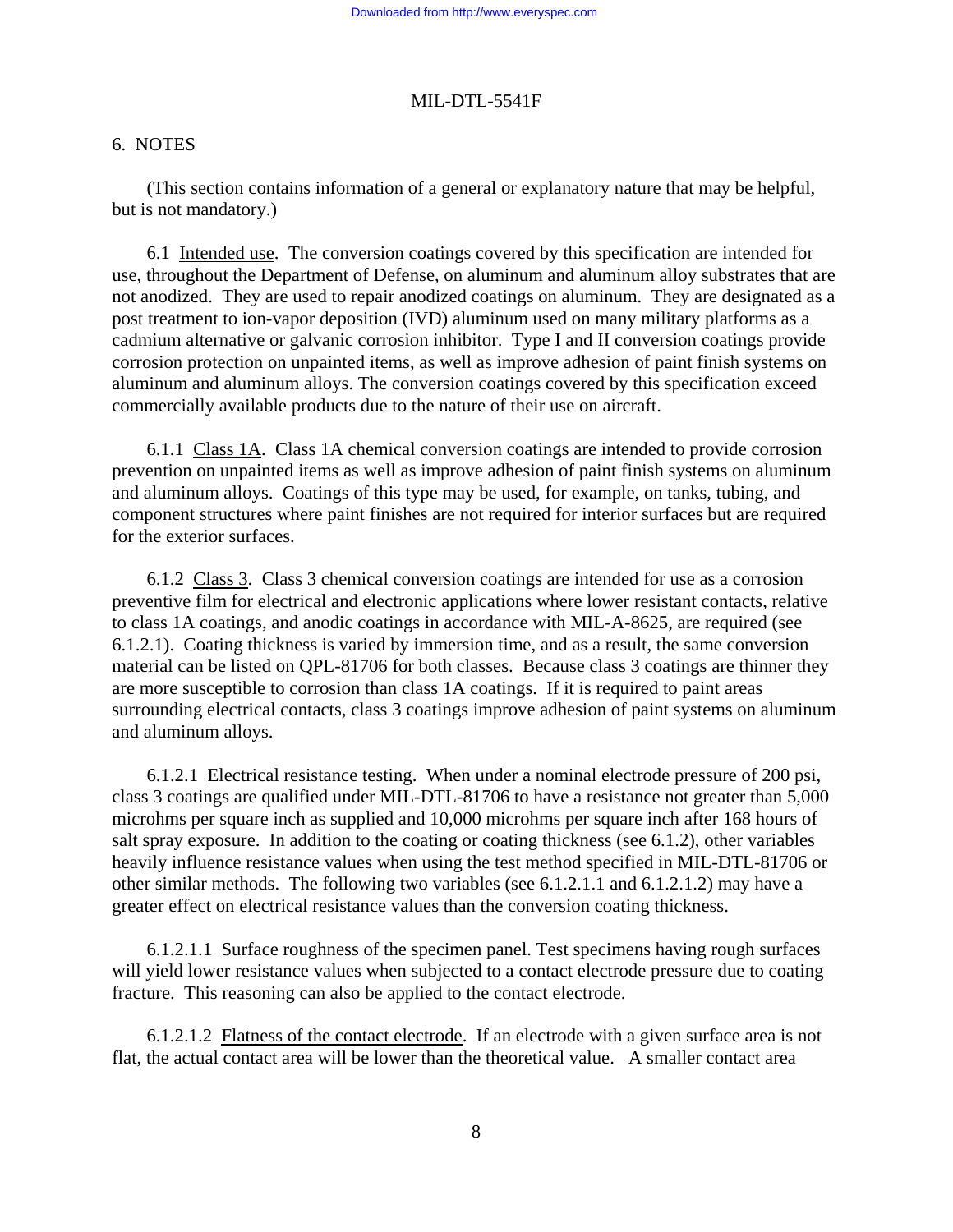results in a higher resistance value. The same reasoning can be applied to the test specimen.

 6.2 Responsibility for inspection. Unless otherwise specified in the contract or order, the contractor is responsible for the performance of all inspection requirements (examinations and tests) as specified herein. Except as otherwise specified in the contract or order, the contractor may use his own or any other facilities suitable for the performance of the inspection requirements specified herein, unless disapproved by the Government. The Government reserves the right to perform any of the inspections set forth in the specification where such inspections are deemed necessary to ensure supplies and services conform to prescribed requirements.

 6.3 Responsibility for compliance. All items must meet the requirements of section 3. The inspection set forth in this specification must become a part of the contractor's overall inspection system or quality program. The absence of any inspection requirement in the specification will not relieve the contractor of the responsibility of ensuring that all products or supplies submitted to the Government for acceptance comply with all requirements of the contract. Sampling inspection, as part of manufacturing operations, is an acceptable practice to ascertain conformance to requirements, however, this does not authorize submission of known defective material, either indicated or actual, nor does it commit the Government to acceptance of defective material.

6.4 Acquisition requirements. Acquisition documents should specify the following:

- a. Title, number, and date of the specification.
- b. Type and class required (see 1.2.1 and 1.2.2).
- c. Method of application, if restricted (see 3.3).
- d. If touch-up is permitted for mechanically damaged areas (see 3.4).
- e. Colorless coatings, if required (see 3.5).
- f. If touch-up is permitted for contact marks (see 3.5)
- g. Omit the paint adhesion test, if permitted (see 3.6.2).
- h. If electrical resistance testing if required for class 3 coatings (see 3.7 and 6.1.2).
- i. When electrical resistance testing is required, specify the required resistance values, frequency of testing, and test method (see 3.7 and 6.1.2).
- j. Alloy and temper of the process control test specimens, if different than that specified in 4.2.2.
- k. Paint finish system for treated parts, if applicable (see 4.2.2.1).
- l. Quantity required.
- m. Sampling plan, if different than that specified (see 4.3.1 and 6.18).
- n. Lot size, if different than that specified (see 4.3.2).

 6.5 Interchangeability. The various products approved in accordance with MIL-DTL-81706 and listed on QPL-81706 provide equivalent coatings within each type and class. These coatings are equivalent insofar as performance of the chemical conversion coating is concerned, to the provisions of this specification, but are not interchangeable from a chemical standpoint; that is, different materials cannot be mixed. The materials from one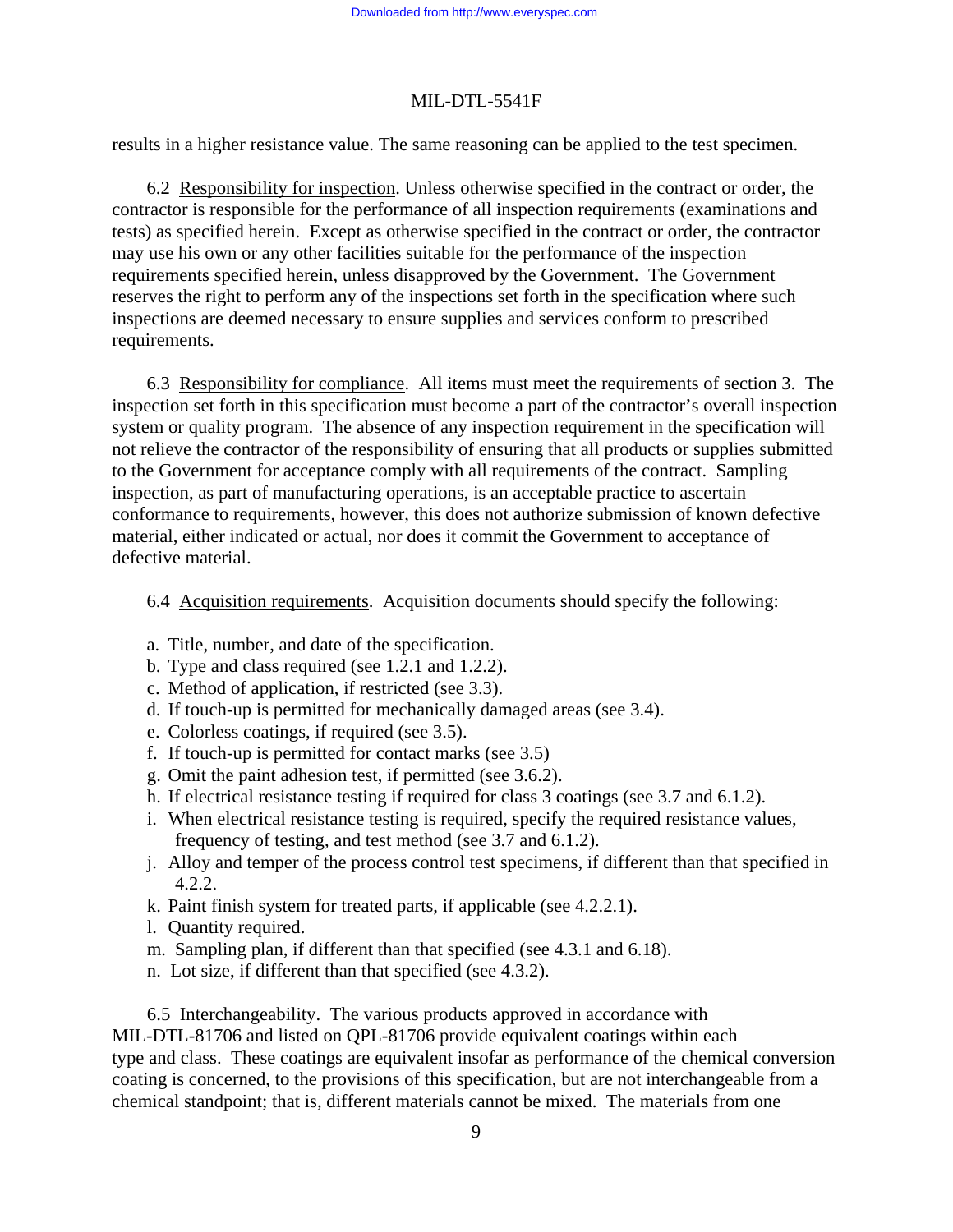supplier cannot be mixed or used to strengthen an existing solution from another material supplier. As the chemical coating materials are proprietary products, the ingredients, processes, the method of application (e.g., spray, brush, or immersion), and the equipment required for application of the coating may vary. Contractors and military activities must take this into account in acquisition, in the design of parts, and in the establishment of facilities. Detail drawing of parts requiring treatment in accordance with this specification should specify class 1A or 3, where applicable the required type, I or II, and any paint finishing systems required to meet the performance desired. If the coating class is not specified, class 1A is recommended.

 6.6 Cleaners. Use of a non-etch cleaner is preferred, particularly on wrought alloys. If an etch is used, caution must be taken to prevent pitting or intergranular attack. This is particularly important when using an alkaline etch because the aluminum tends to be more soluble than its alloying elements and existing intermetallics, such as copper, which may be further exposed. As a result, alkaline etching should be avoided (particularly when cleaning assembled structures). If an alkaline etch is used, it should always be followed by an acid neutralization step.

 6.7 Abrasion resistance. The abrasion resistance of chemical coatings is relatively low. Coatings are reasonably durable when subjected only to moderate handling, but are readily removed by severe wear or erosion. However, cold forming operations, when performed with care, can generally be performed on treated metals without appreciable damage to the coatings.

 6.8 Visual appearance. The simplest way to evaluate a conversion coating is to observe color, continuity in appearance, smoothness and adhesion to the base metal (see 3.5). Visual examination is performed to ensure that proper cleaning and coating procedures were used such that a coating with sufficient protection exists over the entire part. Materials qualified under MIL-DTL-81706 produce coatings that range in color from clear/colorless to iridescent yellow, brown, gray, or blue. It may be possible to develop acceptable color levels for a particular coating system by use of color chips. The following circumstances may exist that relate to color uniformity:

a. When several alloys are processed with the same conversion chemical, color may vary from alloy to alloy.

b. Due to the high level of impurities and oxidation on the surfaces of aluminum welds and castings, color may not be as uniform as that obtained by treating wrought alloys.

c. Dark spots may result from dripping or rundown of the conversion chemicals when the parts are lifted out of the treatment tank. A small amount of spotting does not result in coating degradation but must be minimized by quickly rinsing the parts after treatment, and use of proper racking techniques.

Visual examination does not reveal if the protective value of the coating has been impaired by contamination or by overheating during drying. If a clear coating is required, inspection difficulties may arise because visual inspection does not reveal the presence of a coating. For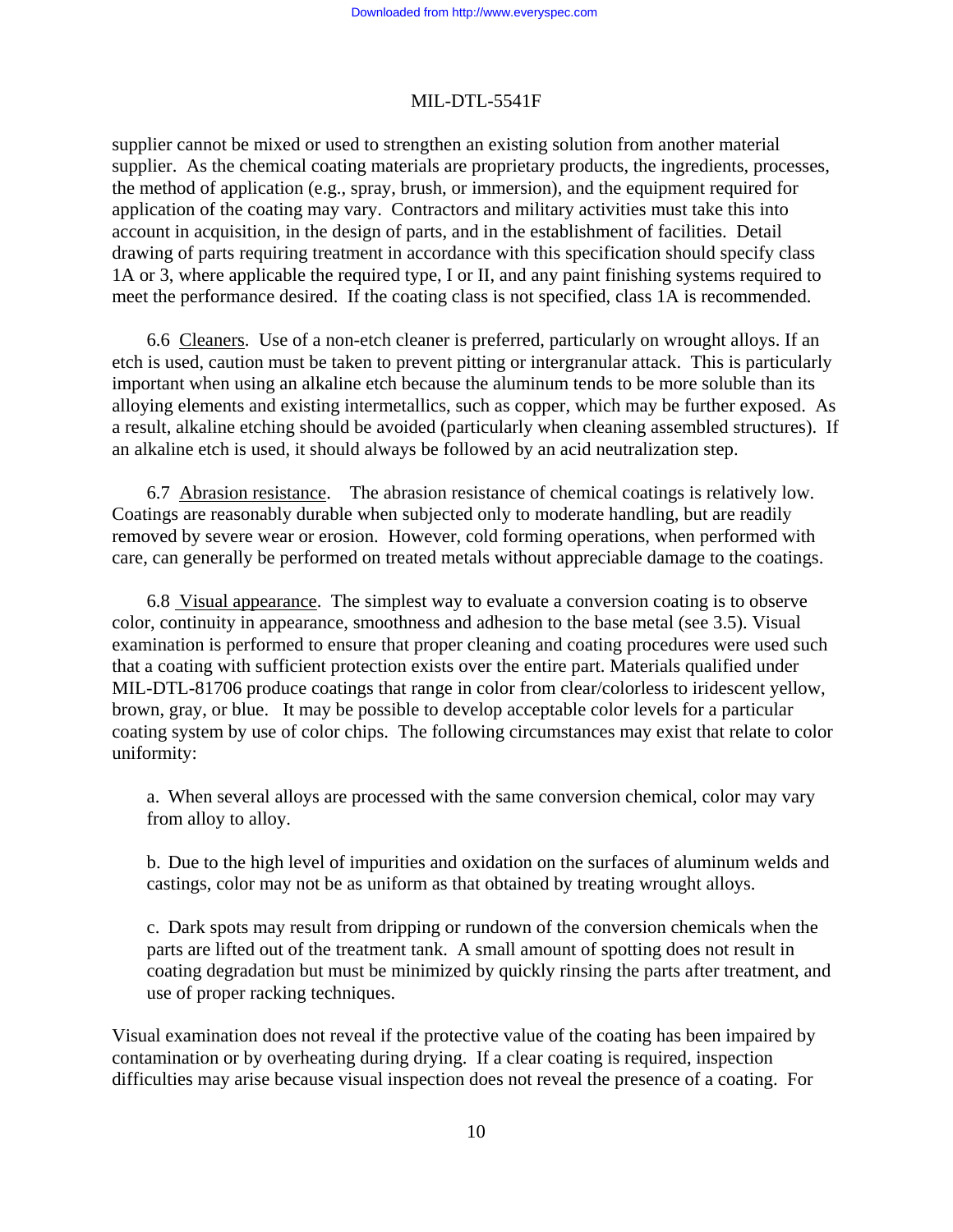type I materials, existence of a coating can be verified by using a simple spot test specified in ASTM-B449. For type II materials, existence of a coating should be verified per the manufacturer's recommendation

 6.9 Determination of a corrosion spot or pit. As a general rule, a corrosion spot or pit usually displays a characteristic tail or line, however, any visible corrosion or pitting except scratches or substrate surface defects is to be counted..

 6.10 Test specimens (2024-T3). Due to high copper content, 2024-T3 aluminum alloy test specimens are more susceptible to salt spray failure than 6061-T6 aluminum alloy test specimens (see 4.2.2).

 6.11 Chemical analysis of the conversion solution. Note that many conversion materials do not react sufficiently with aluminum surfaces at low temperatures. Conversion coating of parts in an unheated facility, such as a hangar, during colder periods of the year is not recommended.

 6.12 Paint adhesion. Coated parts should be allowed to dry in accordance with the chemical manufacturer's recommendation before they are subsequently painted or adhesion failures may occur. When coated parts are stored for extensive periods before painting, they should be cleaned in accordance with 3.2 to reactivate the surface by removing dust particles. Excessively thick coatings may result in paint adhesion problems, such as blistering, due to higher amounts of soluble material under the paint.

 6.13 Paint compatibility. Compatibility problems between conversion coatings and certain Chemical Agent Resistant Coatings (CARC) have been reported.

 6.14 Temperature effects on corrosion protection. Unpainted conversion coatings will commence losing corrosion resistance properties if exposed to temperatures of 140 ºF (60 ºC) or higher, during drying, subsequent fabrication, or service. As temperatures and exposure times increase, the corrosion protection of unpainted conversion coated parts decreases. The reduction is believed to result from the coating dehydrating and the resulting insolubility of the chromates within the coating.

 6.15 Solution analysis documentation. Documentation of the history of each processing bath, showing additions of replenishing chemicals to the bath and the results of all solution analyses performed must be maintained. Testing of the solution should be consistent with best industry practices and manufacturer's recommendations. Upon request of the acquisition activity, such records, as well as reports of the test results, should be made available. These records must be maintained for not less than one year after completion of the contract or order.

 6.16 Shelf life. This specification covers items where shelf life is a consideration. Specific shelf-life requirements should be specified in the contract or purchase order. The shelf-life codes are contained in the Federal Logistics Information System Total Item Record. Additive information for shelf-life management may be obtained from *DoD 4140.27-M, Shelf-life*